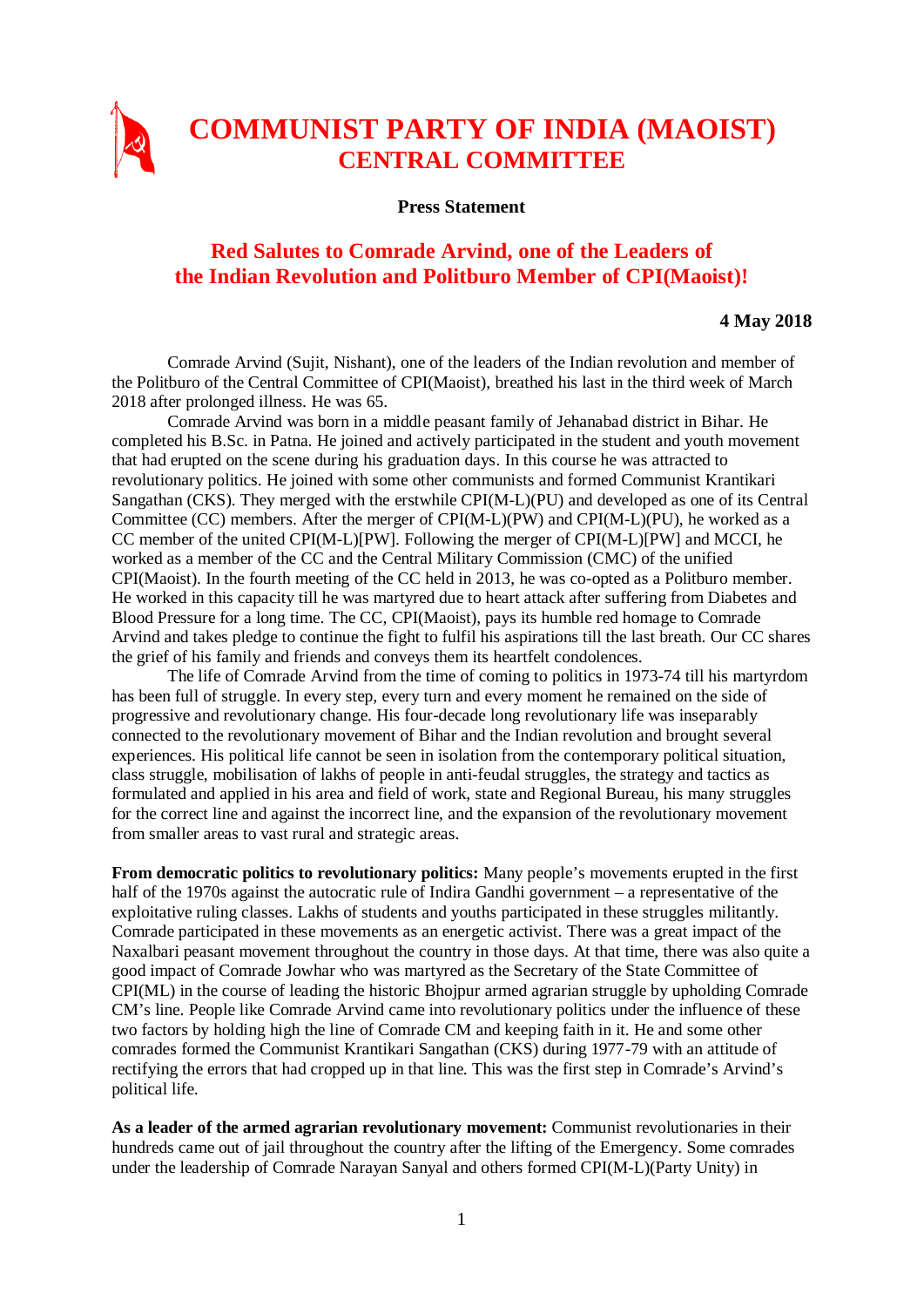November 1978 with the single agenda of uniting all the genuine revolutionaries. One group of CKS under the leadership of Comrade Arvind established contact with Comrade Narayan Sanyal-led CPI(M-L)(PU). These two groups merged in 1980 to form CPI(M-L)(Unity Organisation). It became CPI(M-L)(PU) after the inclusion of some more revolutionaries from Punjab in January 1982. This was the second step in Comrade Arvind's revolutionary life.

After Comrade Arvind joined the revolutionary party through efforts for upholding the correct line, it helped to initiate and develop anti-feudal and armed agrarian revolutionary struggle in Jehanabad, Aurangabad and Patna districts of his own Magadh region. In the state of Bihar which was known as a fortress of feudalism, the movement against cruel feudal lords and their private armies like Bhumi Sena erupted as a mighty tide through the mobilisation of lakhs of peasants. Mazdoor Kisan Sangharsh Samiti (MKSS) and Comrade Arvind as its leader played the main role in this. He was a great agitator. He had a feel for the pulse of the masses and could rouse them through his speeches. He inspired thousands of peasants to join militant struggles. He led them in chasing the landlords out of the villages and punishing their private armies by carrying out armed attacks on them. In this way, he earned the trust of the peasants as a capable peasant leader. His role was also significant in successfully carrying out resistance actions against the feudal private armies and seizing arms from them by mobilising the Dalits in retaliation against the massacre of Dalits by Upper Caste feudal armies in Magadh region. This movement expanded to the adjacent areas and 6-7 districts like Palamu of Koel-Kaimur area. The base of the feudal forces was shaken with the expansion and development of the revolutionary movement. The authority of the landlords started to crumble. Intolerant of these movements and in order to crush them, the state government conducted large-scale attacks by setting up police camps. Bihar Police fired upon the state conference of MKSS held in Arwal on 19 April 1986 bringing back memories of the Jalianawalabagh massacre. 23 peasants were martyred and 70 were injured in this massacre. Over 40,000 activists, leadership comrades and people were arrested across the state, tortured and incarcerated. Militant people's resistance movement was conducted against this repression.

**From anti-feudal struggles to efforts towards establishing Guerrilla Zones with the aim of building Base Areas:** The role of Comrade Arvind in developing the movement to the next higher level was very significant. The revolutionary forces which had emerged from the armed agrarian struggle were organised in Party Unity. Guerrilla Squads were formed out of MKSS and militia squads. He held discussions in the Party about developing the movement with the aim of establishing people's democratic power through the united front of four classes under the leadership of the Party by crushing feudal political power. In this way, he played a very important role in developing the line of the erstwhile PU Party.

**Standing firm on the basic line of the Party in internal struggles:** Comrade Arvind remained firm on the Party line during the internal struggles of the Party. Particularly in the first Conference of PU in 1987, the Party Secretary Ashok brought forward a proposal of taking a rightist line. He presented a document in which it was claimed that our country was no longer semi-feudal, that it transformed into a capitalist society and therefore it was appropriate to abandon the path of protracted people's war. The vast majority of the Party members under the leadership of Comrade Narayan Sanyal rejected this erroneous line and safeguarded the Party and its correct line. Comrade Arvind was one of those who stood in the forefront in this struggle under the leadership of Comrade Narayan Sanyal.

**Struggle against the opportunist politics of the revisionist parties:** Vinod Mishra became the leader of CPI(M-L) after the martyrdom of Comrade Jowhar. He took a revisionist line. Comrade Arvind had a significant role in the struggles carried out by the erstwhile PU against this group which was strong in Bihar at that time and such other revisionist groups of the M-L camp.

**Preparing the basis for the unity of revolutionaries:** It is not possible to achieve unity among revolutionaries without building strong movements in this way – by grasping this correct understanding, Comrade Arvind built strong movements in Magadh and consolidated the revolutionary line. In this way he brought valuable revolutionary experience to the Indian revolution in uniting revolutionaries. This brought a turning point in PU and formed the basis for the merger of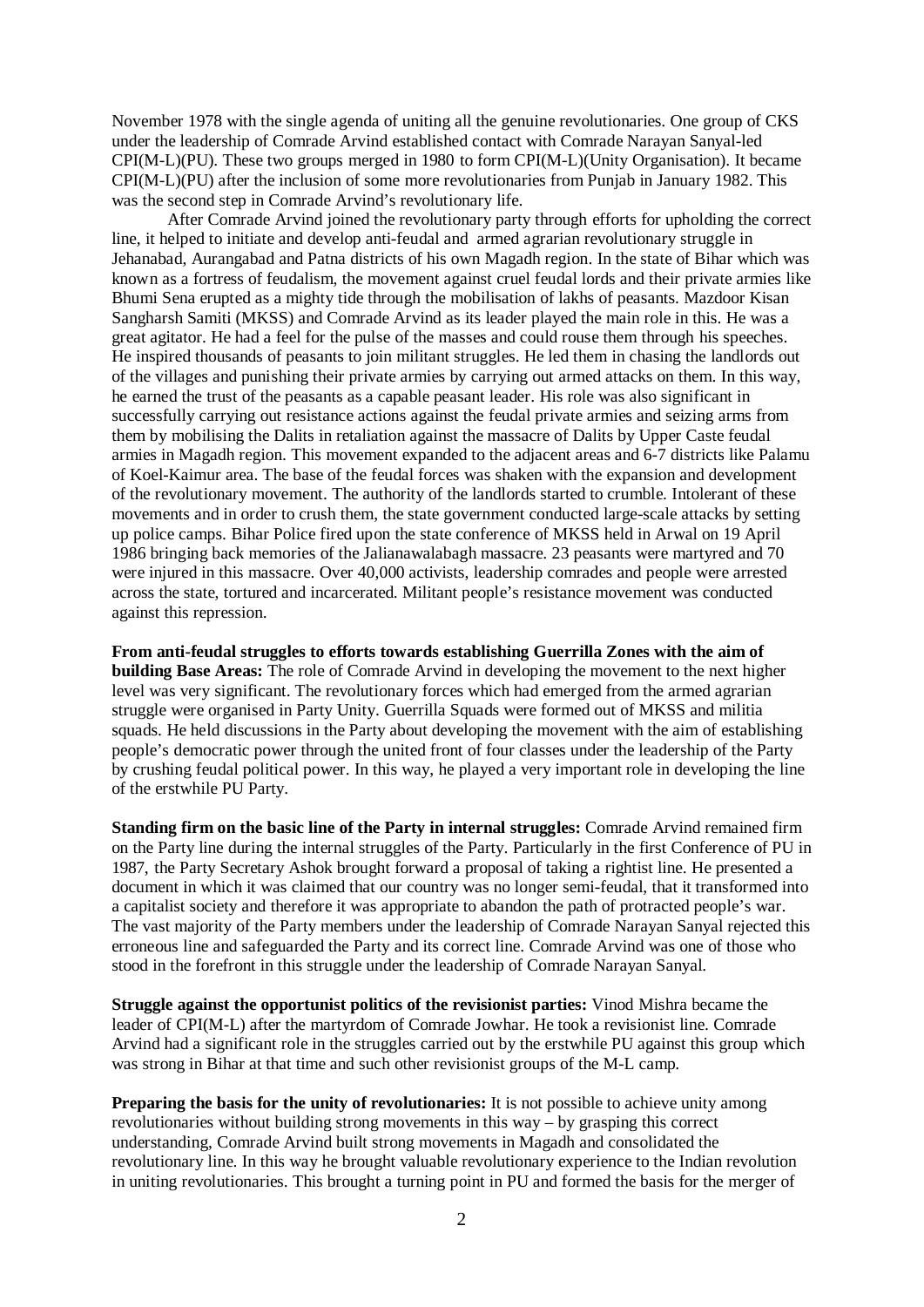PW and PU. In this way he played a main role in the merger of PW and PU – the two main Parties of CPI(M-L) stream that were formed under the influence of Naxalbari.

The armed clashes with MCC that continued for nearly three years after the merger of PW and PU in the unified PW have been identified as a black chapter in the history of the Indian revolution and it caused serious losses as well. Nevertheless, on the basis of correct ideology and practice, on the basis of deep self-criticism, without giving scope to any kind of opportunist compromises, by learning from one another alone can genuine revolutionaries achieve unity – Comrade Arvind was one of those who had conviction on this understanding and worked for unity untiringly. This paved the way for the merger of the two main streams of the Indian revolution – MCCI and PW – and the formation of CPI(Maoist).

**As one of the higher-level commanders of the Party:** Comrade Arvind was one of the higher-level commanders given by the Indian revolution to the country's oppressed masses. He played the main role in developing guerrilla war in Bihar led by erstwhile PU, erstwhile unified PW and unified CPI(Maoist). He made efforts by concentrating on developing guerrilla war as the main form of struggle and guerrilla Squads, Platoons and Companies as the main form of organisation of people's guerrilla units. After the formation of CPI(Maoist), he performed his responsibilities as a member of the Central Military Commission (CMC) and Eastern Regional Command (ERC). His role in Bihar-Jharkhand in defeating the enemy's many aggressive attacks to wipe out the revolutionary movement, in intensifying the guerrilla war in the forested, hilly and plain areas and in adopting and implementing appropriate tactics to develop it to the level of mobile war was crucial. He directly led many valiant guerrilla actions including ambushes, raids and encounters and correctly guided many actions, contributing greatly to their success. No matter what hurdles came in the way of conducting guerrilla actions, he used to overcome them with great perseverance and made these actions successful with his boundless initiative, determination, patience, courage, understanding and sense of selfless sacrifice. He courageously led and coordinated the PLGA in many encounters between the enemy forces and the PLGA forces. He led from the front in directly commanding our forces to preserve our subjective strength and to destroy the enemy forces. He made serious efforts to develop the guerrilla war to a higher level with the aim of transforming it into mobile war. Jehanabad Jailbreak and guerrilla actions like Bhandaria, Dhardharia and Amvatikar will remain testimony to this. He gave direct leadership to the first Company under ERB in the Koel-Kaimur area of Bihar Region. He brought several new experiences of guerrilla war through continuous effort. He set examples before the Party and the PLGA by developing methods of active self-defence during the conduct of camps. He not only gave direct leadership in formulating military plans but also in implementing them concretely. He became one of the prime targets of the enemy as he directly gave leadership to the Party and the PLGA by always remaining with the Company in the field. Hundreds of enemy forces followed the Company with the aim of eliminating him. In spite of this, he never worried about the enemy and never bowed to it. Under his leadership, the PLGA conducted many heroic counteroffensive attacks against the enemy's counter-guerrilla campaigns targeting him and wiped out a large number of enemy forces. Comrade Arvind in particular played a special role in developing guerrilla war before and after the formation of CPI(Maoist).

**Bringing new experience by developing as an expert in explosives and mine warfare:** Comrade Arvind had a special role in preparing explosives, improvising various types of mines and developing mine warfare at a time when limitations in supply became a very acute hurdle in developing the guerrilla war. He not only acquired a grip on explosives through deep study, but he directly and successfully participated in many dangerous experiments in their preparation and use. He conducted many training camps for the PLGA related to this in ERB and one in CRB. He prepared notes on explosives and their use. Serious losses were caused to the enemy forces by successfully using the techniques of improvised explosives and science developed by Comrade Arvind.

**As an in-charge of supplies for the guerrilla forces:** Comrade Arvind also performed the responsibility as one of the in-charges of supplies of the CMC, CPI(Maoist). After the enemy targeted and destroyed the supply mechanism of our Party, he made serious efforts to provide supplies to the guerrilla forces particularly of Magadh region. He utilised all kinds of contacts for this. He took the